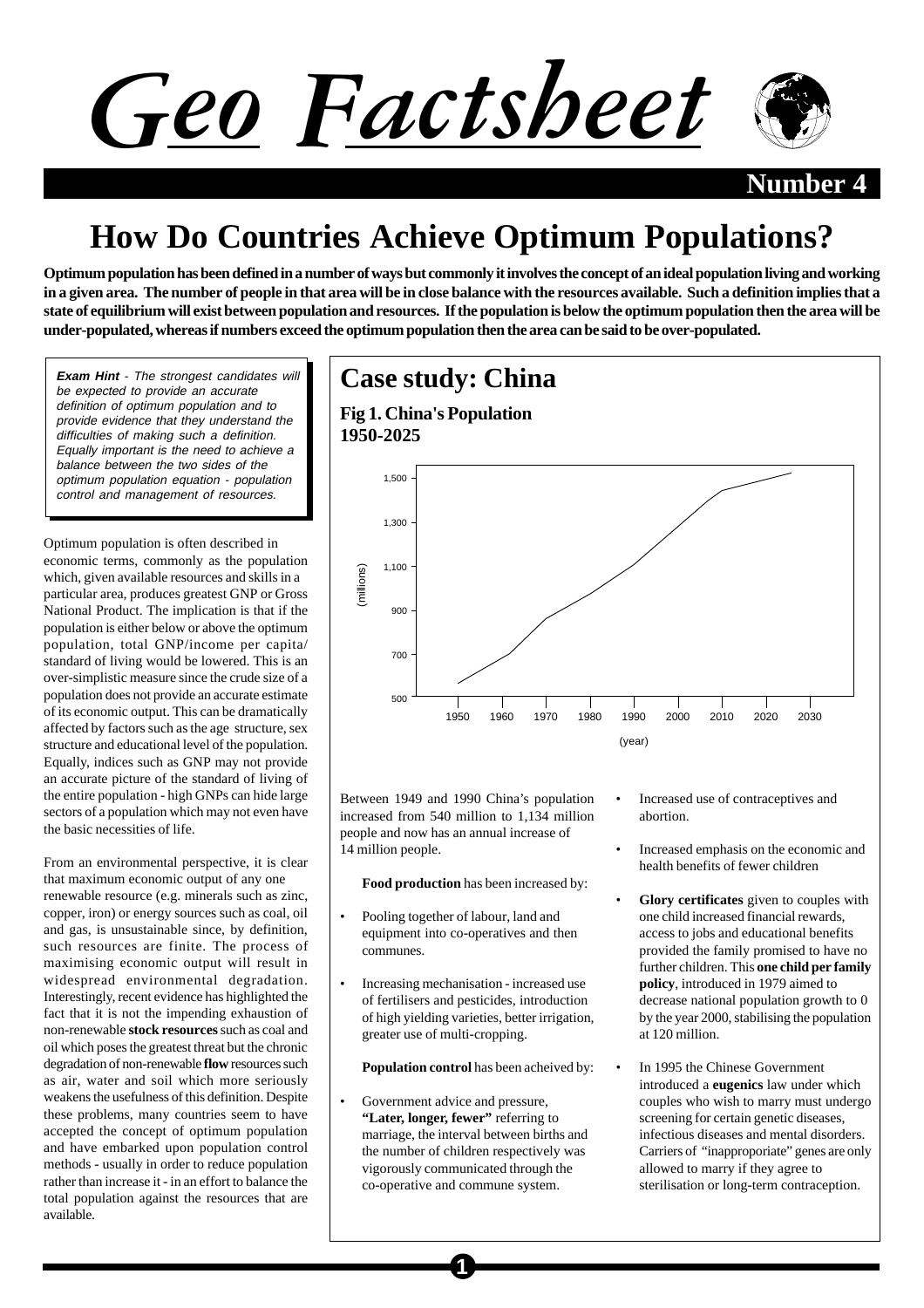#### **Population Control**

#### **Case Studies In Asia**

Many countries in South East Asia have adopted ambitious population programmes since the 1960s.

In 1966 **Singapore** established a five-year rolling programme of measures actively promoting the two-child family norm. Contraceptives were widely distributed and abortion and sterilisation were legalised. Sterilisation was promoted as the most effective contraceptive method for those who had completed their families. Delivery charges in government hospitals were graduated according to the number of children the family had already had and preferential treatment in choice of primary schools was given to the first three children per family. No priority was given to public housing for large families.

By 1975 the fertility rate had dropped to replacement level and **child spacing** became the main policy objective. The total fertility rate had dropped from 4.7 children in 1965 to 1.4 in 1986. This below replacement -level of fertility would of course have meant that the country would have experienced negative population growth and in 1987, in response to this threat, a new policy encouraging marriage and child-bearing under the slogan **"Have three or more if you can afford it"** was adopted. Incentives such as tax rebates and subsidised child care were implemented.

In **Vietnam** the socialist government established a family planning programme encouraging women to have their first child after the age of 22, (urban women) or 19, (rural women); to have only one or maximum two children and to ensure that a space of at least five years should exist between the first and second child. Only 5% of the total female population (36 million) are over reproductive age.

In the **Philippines** the government introduced widespread legislation to encourage families to have fewer children. Income tax reductions were limited to the first four children, paid maternity leave was abolished after the fourth child and couples using contraceptives were rewarded with lower interest rates on rural bank loans for any kind of agricultural development. From the year 2000 half a million women will be added annually to the cohort of reproductive age. Inter-communal family planning centres, communal health clinics and women-status improvement programmes are all aimed to overcome this potential threat. Couples who agreed to undergo IUD insertion were exempted from the normally requisite month per year of corvee labour. Violations of such family planning policies resulted in loss of bonuses and family allowances.

The slogan **"Development is the best contraceptive"** has lost some of its impact; in many countries such as **Africa** real increases in income per capita show no correlation with birth rates or the family's perceptions of ideal family size. Higher levels of education, particularly of women, do seem to be positively linked not only with declining fertility *(See Fig 2a and b)* but with declining mortality rates and a general increase in health. Increasing the educational level of women has proved to be extremely effective in improving reproductive health as education helps rural women to move away from traditional roles into paid work. Further children are then seen as a threat to this freedom and as a cost in terms of the potential earnings lost.

### **Fig 2a. Variations of Fertility Rate with Female Literacy (1990)**



## **Fig 2b. Percentage of Women Who Practise Contraception (Selected developing countries)**



#### **'The Small Family by Choice Project' (India)**

The Northern India states of Bihar, Rajasthan, Madhya Pradesh and Uttar Pradesh were identified as high need (higher than average birth and death rates) and low practice (contraception). The main problem was that the status of women was very low, early marriage and child-bearing were the norm and the strong preference for sons was reflected in the low literacy and poor health of women. By setting up integrated projects (for example, focusing on increased contraception, better nutrition and increasing literacy at the same time) at the community level (i.e. local people were trained to run the projects) rapid progress was made *(See Fig 3)*.





#### **1992 Demographic features: Madhya Pradesh**

|                       | Population<br>(m) | Density | Female per<br>1000 males | Female<br>literacy rate | Mean age at<br>marriage |
|-----------------------|-------------------|---------|--------------------------|-------------------------|-------------------------|
| State: Madhya Pradesh | 66.1              | 149     | 932                      | 23.2                    | 16.6                    |
| National Average      | 844               | 267     | 929                      | 39.4                    | 18.3                    |